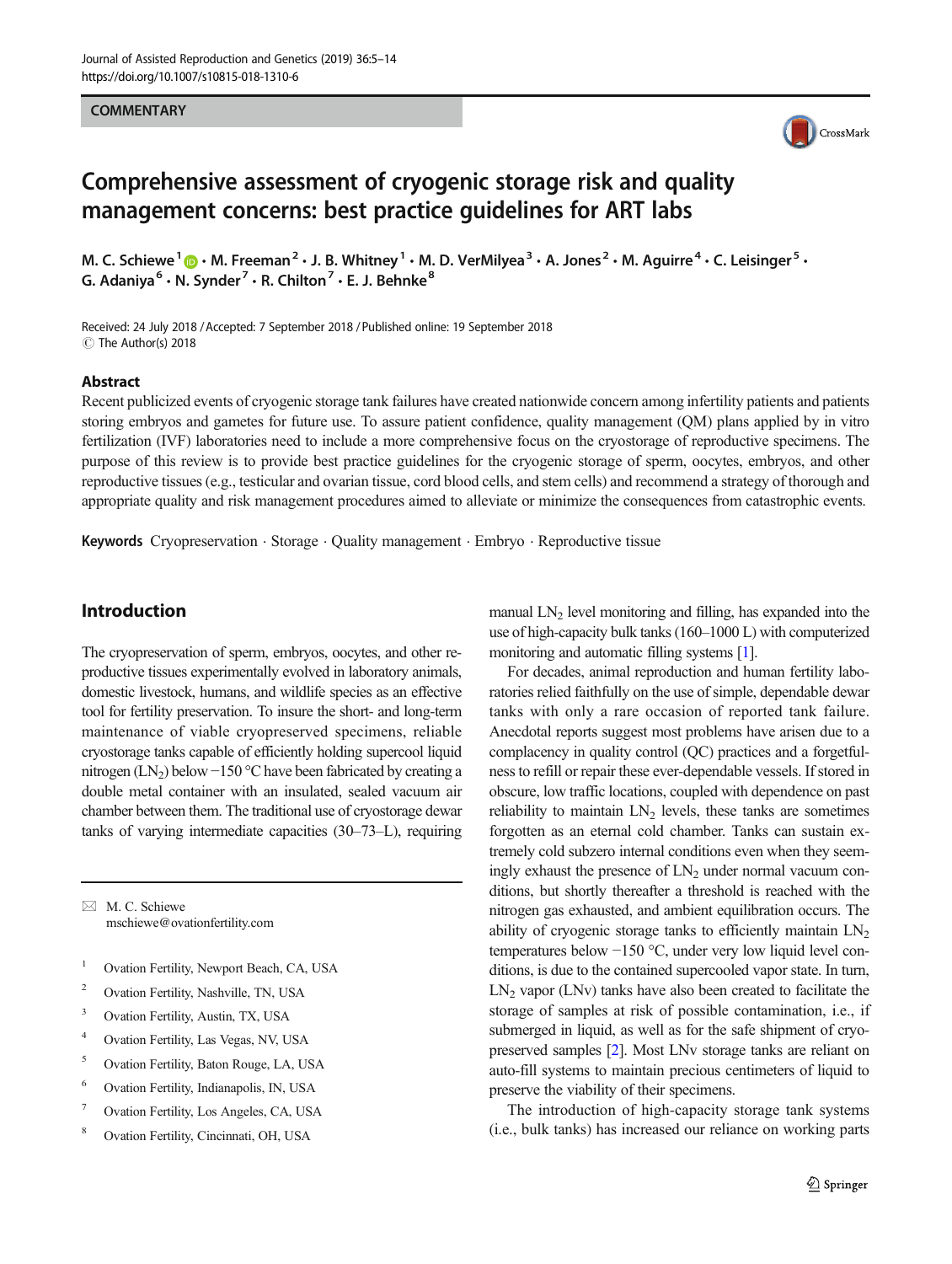(e.g., solenoids, valves) and digital relay systems (e.g., temperature and level sensors, alarm systems). These devices are also susceptible to equipment failure or mismanagement that can result in catastrophic specimen loss if unusual sounds and events are ignored. Although relatively rare, several tank failures have been reported  $[2, 3]$  $[2, 3]$  $[2, 3]$  $[2, 3]$ . The recently publicized failures that caused a catastrophic loss of over 4000 patient samples in a high-capacity auto-fill tank and the near loss of embryos and oocytes in a flawed manual-fill dewar tank in another facility, have heightened the awareness of patients, laboratories, and storage entities to the potential risks and liabilities of cryostorage. For all tank systems, a series of QC steps to monitor  $LN<sub>2</sub>$  levels and refill tanks is necessary for proper cryostorage maintenance. Furthermore, emergency response and back-up planning is essential to ensure appropriate measures are taken to avert or minimize the effects of potentially serious cryostorage accidents.

It was recently postulated that the frequency of moving and potentially mishandling tanks, by dropping or banging them, increases the risk of causing a damaging flaw, such as loss of vacuum pressure by puncture or compromise to welded seams and catastrophic failure [[1\]](#page-8-0). This is potentially more problematic for the aluminum  $LN_2$  dewar and LNv dry shipper tanks. In practice, the large, steel stationary bulk tanks are a safer, more well-constructed storage system. Most reproductive laboratories, however, have found the smaller dewar tanks, typically 35–47–L, to be extremely reliable for decades and, based on space constraints, preferred to larger bulk tanks. The growing problem over cryogenic risk management is, in fact, multifaceted. How do we manage a growing population of aging tanks currently in use? Are newly manufactured tanks and monitoring devices as dependable as their predecessors? Are traditional temperature alarm systems adequate to prevent catastrophic losses? Are conventional quality control plans implemented by most IVF Labs sufficient to ensure complete protection from loss? Certainly, what is known is that all tanks will fail over time, but when? A new tank could fail to hold a full  $LN_2$  load for 24 h or less, while an older tank could efficiently hold its subzero temperature for decades without fault. The answer to uncertainties surrounding tank failures is the implementation of extensive, thorough, and innovative quality and risk management measures. The purpose of this paper is to comprehensively outline best practice guidelines for reliable cryogenic storage systems that minimize laboratory liability concerns and optimize patient security.

As the field of Assisted Reproductive Technologies (ART) has developed, cryogenic storage practices have become a subspecialty warranting independent attention and consenting. This is particularly true of large laboratories or multiple

laboratories owned by corporate entities. Once included in a standard embryo and oocyte informed consent form, the risks and benefits of on-site cryostorage, or potentially at an off-site long-term cryostorage facility, now require advanced consideration. There are several reasons for this. Many established programs are (1) running out of storage space, (2) unable or perhaps unwilling to change to high-capacity bulk tanks, (3) having a significant cross-border reproductive care patient population requiring advanced arrangements and payments, or (4) motivated to share or eliminate the liability of cryostorage maintenance with a third-party contractor. In all storage consents and agreements, it is crucial to inform patients that storage devices can fail, even in lieu of comprehensive QM practices, and that they acknowledge the possibility by their signature. It is up to each program to properly execute their QM plan, for such a statement to be legally binding.

As addressed by the American Society for Reproductive Medicine (ASRM) Ethics Committee [[4](#page-8-0)], informed cryostorage agreements are necessary to specifically address important issues of patient responsibilities regarding (1) embryo disposition under varying life situations (e.g., death of one or both partners), (2) agreement to maintain contact with the storage facility, (3) payment of storage fees, or (4) negotiate a new storage arrangement, such as a multi-year storage agreement. In addition, it must be clearly stated and acknowledged by the patient(s) that it is the patient's responsibility to maintain and update current contact information, and that failure to respond to storage communications, including certified mail, may result in the activation of a release of ownership protocol and ultimately discard of their specimens. A strong stance toward the automatic discard of samples may actually hinder the desired outcome, that is, a signed agreement to either continue storage or alternatively discard specimens. If patients simply do not respond with the knowledge that the lab or storage facility "may" ultimately discard without signed consent, it is likely the long-term storage will be inefficiently extended for months, years, or perhaps indefinitely. Patients may elect to leave the decision of the disposition of their stored samples with the lab or storage facility instead of making this difficult decision themselves, particularly involving embryo cryostorage.

Record keeping in all aspects of IVF procedural practice must be thorough and complete. There must be traceability between the embryo data sheets, cryopreservation records, and cryostorage inventory. Furthermore, it is advisable that there be a duplication of records in written and/or electronic form. Additionally, verification of key points of tracking patient embryos has become an expected necessity in terms of witnessing events. In terms of specimen cryopreservation, labeling of cryodevices is a critical confirmatory step requiring standardization. Labeling must possess at least two unique identifiers, a specimen number, date, and an accurate description of the contents (e.g., 1x6AA, or HBL). Of utmost importance is the accurate description of storage location on all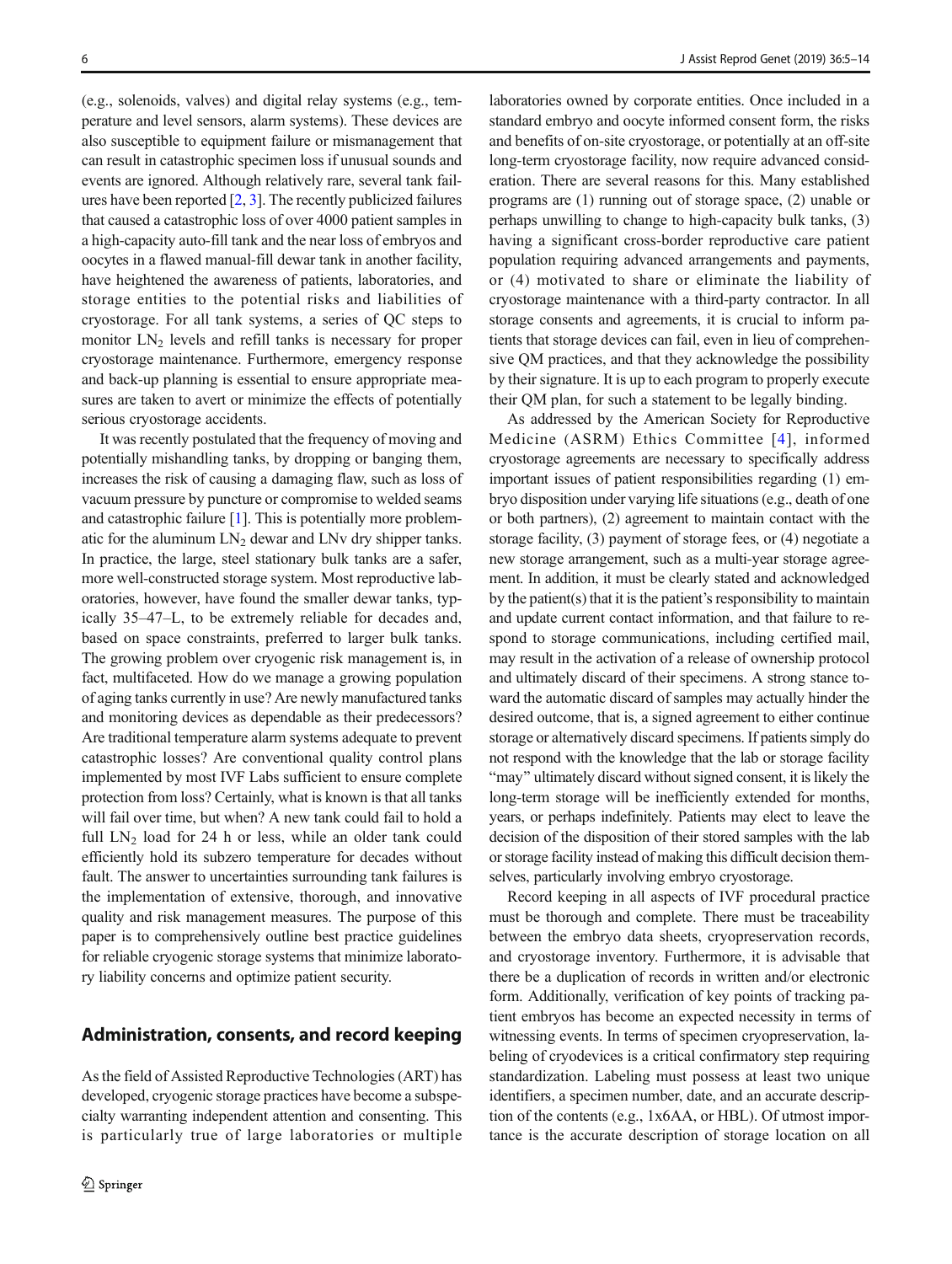records, in terms of (1) tank number, (2) canister number or location (column/row/level), and (3) unique cane ID.

The maintenance of daily, weekly, and monthly QC records is a vital component of any QM system. Daily QC procedures are best performed by responsible individuals willing to strictly adhere to a standard operating procedure (SOP) and then verify entries as necessary (i.e., time, date, initials). These duties may be best rotated and delegated to different staff members for effective internal auditing purposes. The daily records, including QC forms (e.g., tank inspections and refilling), record logs (e.g., supply tank replacement), and computerized remote monitoring files (e.g., temperatures, alarms), represent documentation that is maintained on-site for a minimum of 2 years for quality assurance (QA) purposes. Alternatively, equipment records should be maintained on-site for the lifespan of the cryogenic storage tank. The actual lifespan of a cryotank may be defined by a manufacturer's recommendation (e.g., 5 or 10 years), but is more typically defined by its functionality and useful life expectancy. Understanding that a manufacturer's recommendation is an arbitrary conservative estimate, each program should define their own lifespan parameters. These will likely include both a maximum lifetime (e.g., 20 years), as well as a functional lifespan. The expected functionality of a tank is based on a history of repetitive QC measurements assessing external observations and a pattern of internal function (e.g., evaporation rates), as detailed below in each section.

## Cryogenic storage tank considerations

## $LN<sub>2</sub>$  and LNv phase storage tanks

High-volume  $LN_2$  dewars (up to 73 L) and high-capacity bulk tanks are the recommended type for long-term, indefinite storage. The more portable  $LN<sub>2</sub>$  dewars are the most widely used in IVF facilities, although some have advocated the safe use of LNv tanks for sperm [[5,](#page-8-0) [6](#page-8-0)] and oocytes/embryos [\[7](#page-8-0)–[9\]](#page-8-0). In the absence of securely sealed closed-device systems, there is a theoretical risk of microbial and viral cross-contamination between specimens commonly stored in  $LN_2$  [\[7,](#page-8-0) [10](#page-9-0), [11](#page-9-0)]. In turn, storage of samples in an LNv phase environment is undeniably safer, in this respect. However, in clinical practice, such cross-contamination of gametes or embryos has never been verified under standard cryostorage conditions [\[12\]](#page-9-0). Even under experimental viral challenge conditions, the transmission of disease to an offspring due to embryo cryostorage contamination has yet to manifest [\[13\]](#page-9-0). It may simply be that the potential viral load of a single gamete or embryo is insufficient to cause uterine or placental transfection.

The use of LNv storage is practical for the short-term storage of neat semen samples awaiting infectious disease screening test results under standard clinical conditions, as

unwashed seminal fluids are a proven vector for disease transmission [[7\]](#page-8-0). Use of LNv for the cryostorage of any confirmed sexual transmitted disease positive carrier samples (e.g., HIV, Hepatitis B) is also a consideration. Alternatively, the clinical use of secure, closed straw vitrification device systems (e.g., ionomeric resin, weld-sealed straws like CBS™ and Rapidi®; [[14](#page-9-0)]) represents a safe and simple approach for the cryostorage containment of high-risk samples. It does not, however, appear justified to use LNv storage to safely maintain the integrity of gametes and embryos stored in either open vitrification device systems [\[12](#page-9-0)] or samples with potentially defective seals (e.g., cryovials, hybrid vitrification devices; [\[15](#page-9-0)]). In turn, the increased cost, labor, time, and safety concerns to create and use sterile  $LN_2$  [\[16\]](#page-9-0) is also therefore unnecessary. Knowing that there are documented occurrences of  $LN<sub>2</sub>$  and LNv tank failures [\[1](#page-8-0), [2\]](#page-8-0) it is logical to conclude that the risk of catastrophic loss of vitrified samples is greater in an extremely low  $LN<sub>2</sub>$  volume, LNv storage system.

A strict quality management practice of at least daily monitoring and physical tank inspections are warranted and more critical with LNv storage tanks, in contrast to liquid phase  $LN<sub>2</sub>$ storage due to reduced static holding times. Therefore, one must carefully weigh the risk-benefits for LNv storage. LNv storage, based on theoretical disease transmission concerns, is not advisable since the liability of physical storage loss likely outweighs the risk analysis of sample-to-sample cross-contamination. Dry shipper LNv tanks can be used for shortterm holds, as long as diligent QC practices are implemented to ensure <− 150 °C are maintained. We reiterate that the selective storage of potentially infectious samples should be quarantined in LNv and separate  $LN<sub>2</sub>$  tanks, as previously mentioned above. If using liquid phase dewar tanks for quarantining samples of known infectious disease status, it is advisable to perform a periodic thorough tank cleaning/ disinfection as defined by the manufacturer SOP. The justification and methodologies for disinfection of  $LNv/LN<sub>2</sub>$  tanks have previously been reviewed [[7,](#page-8-0) [13\]](#page-9-0).

#### Static holding time for cryo-storage

Cryogenic tanks are composed of both open-lid storage tanks and closed, pressurized supply tanks. Both varieties are constructed of 2–3 layers of carbon and stainless steel or aluminum, although copper- and nickel-alloys may be included. The layers are weld-sealed to create an "annular space" which is depressurized via a pump to create a high vacuum environment. The annular space is also filled with an insulating material such as perlite, silica aerogel, or fiberglass. These highly pressurized vessels are designed to minimize the transfer of heat into the inner tank cylinder to reduce vaporization, the conversion of liquid to gas when the boiling point is reached. The transition of thermal energy from the warm exterior to supercool interior is referred to as the "inleak" potential of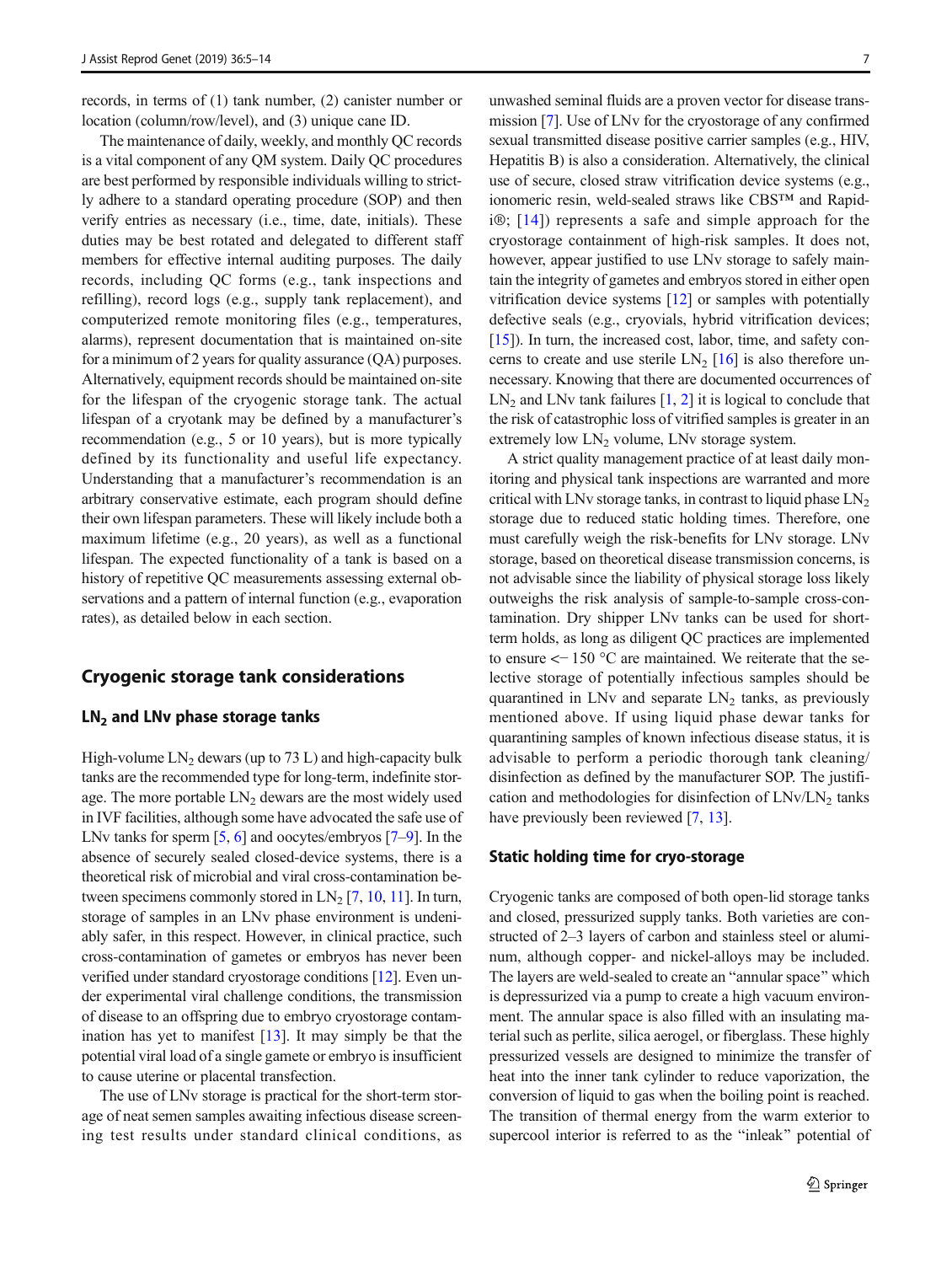heat transfer. Thus, the number of vacuum layers, type and amount of insulation, quality of welds, and freedom from defects (e.g., punctures), all affect the inleak potential of a tank and, for our practical purposes, the evaporation rate of  $LN<sub>2</sub>$ .

The ability of  $LN_2$  storage tanks to retain liquid volume over time (i.e., static holding time) is a critical statistic to be considered in selecting, maintaining, and retiring tanks. The manufacturer-determined static hold time varies based on the specific tank (i.e., freezer) design. The factors influencing a new tanks' static hold time are design dimensions (height, width), lid opening width, volume capacity (L), and thermal insulation parameters. Increased insulation of the annular space and more vacuum layers improves the holding time of "high efficiency (HE)" tanks, but does so at the expense of storage capacity. In turn, laboratories must weigh the importance of monthly  $LN_2$  supply costs relative to long-term storage capacity needs.

Independent of the tank-type selected and used by a laboratory, it is imperative to perform operational and performance qualifications (OQ/PQ) prior to in-use application. Tank qualification begins with installation qualification (IQ). In its simplest definition, the IQ of a manual fill dewar tank involves: (1) removal from its shipping box, (2) assessment of possible damage, (3) physical inspection of the entire tank and all welds, (4) insertion of canisters and lid, and (5) placement of tank onto a roller base. Alternatively, high-capacity tanks equipped with auto-fill and alarm systems require additional detailed steps be followed in accordance with manufacturer instructions, prior to OQ.

The OQ is a validation of a new tank's ability to retain  $LN<sub>2</sub>$ volume in line with the manufacturer specified static hold time. The OQ is typically performed over a minimum 1 week duration, if urgent usage is required. Ideally, a 30-day challenge is instituted by assessing varying conditions and parameters, coupled with daily measurements assessing the maintenance of  $LN_2$  volume (e.g., level, weight) and temperature. For example, a combination of half-fill versus full-fill conditions can be initiated at 1-week intervals, followed by full-fill with lid off for a week and then lid on for the final week. It is important to turn off auto-fill capabilities during the experimental assessment of  $LN<sub>2</sub>$  usage. An additional week or two could be added to the OQ with the auto-fill function "on," thus validating the auto-fill feature. Testing of any alarm system and remote monitoring features, discussed below, should also be performed at this time. If tank weight measurements are implemented as a dewar tank external monitoring approach to  $LN<sub>2</sub>$  evaporation rate, it is important to determine a post-fill, full  $LN_2$  tank weight with empty canisters and cryosleeve inserts only, contrasted to similar full tanks containing individual full specimen canisters to characterize minimum (empty), partial, and maximum (full) weight potentials. The latter values can be used to determine each tank's unique evaporation rate. Once the OQ has been performed, characterized, and accepted, the tank may be approved for specimen storage.

Implementing PQ involves the daily assessment and characterization of a tank under standard working conditions. The PQ testing of a tank is based on documenting effective daily usage over the course of months. Dry shipper LNv tanks require special consideration to OQ/PQ validation following manufacturer recommended filling and pour-off procedures, as well as routine weight measurements pre- and post-shipment. In addition to standard static holding capacity determinations for validation approval, it is useful to challenge the testing conditions to assess changes in evaporation rates if the shipper tank is placed on its side or upside down for an extended period of time (i.e., 8 to 24 h). Historic changes in static hold capabilities will provide objective data to predict whether the integrity of a tank has been compromised and then formulate tank replacement decisions.

The combination of daily and weekly QC practices will be detailed below in the "[Maintenance and monitoring](#page-4-0)" section. Minimum weekly  $LN_2$  measurement checks and/or  $LN_2$  filling are required. Daily temperature and/or  $LN<sub>2</sub>$  measurement checks are preferable in attempting to fully characterize a tanks' storage potential.

## Location of units

An accurate assessment of future storage needs is important in the selection and use of a cryostorage area that meets operational needs. Such needs must include an assessment of future cryostorage usage, including adequate empty back-up tank resources. Total square footage and ventilation are critical safety considerations. Ideally, a dedicated air handling system that has a complete turnover of fresh outside air, that is 100% out-take and 0% re-circulation, and is independent of the IVF lab(s) air system, is recommended. Although official standards do not exist, a minimum of 6 air exchanges per/h is recommended. For a majority of IVF programs, the above criteria are difficult to achieve in a shared building space. Alternatively, efforts should be made to effectively ventilate residual nitrogen gas out of a building, especially in an emergency low  $O<sub>2</sub>$  situation.

The cryogenic storage room should be a spacious area that has observational visibility and accessibility to staff. The goal is to facilitate daily use and inspection of the tanks while not introducing security risks. It has been documented that remote storage areas, such as closets or closed rooms away from the lab, are prone to more quality management deficiencies and potential problems. In turn, the storage room should be in a well trafficked area, possessing a secure door(s) and entry limitations. Window visibility of the storage area is encouraged. Visibility provides for safe, routine surveying of the cryotanks and their environment to determine whether a possible problem condition exists, like  $LN_2$  leakage or a spill,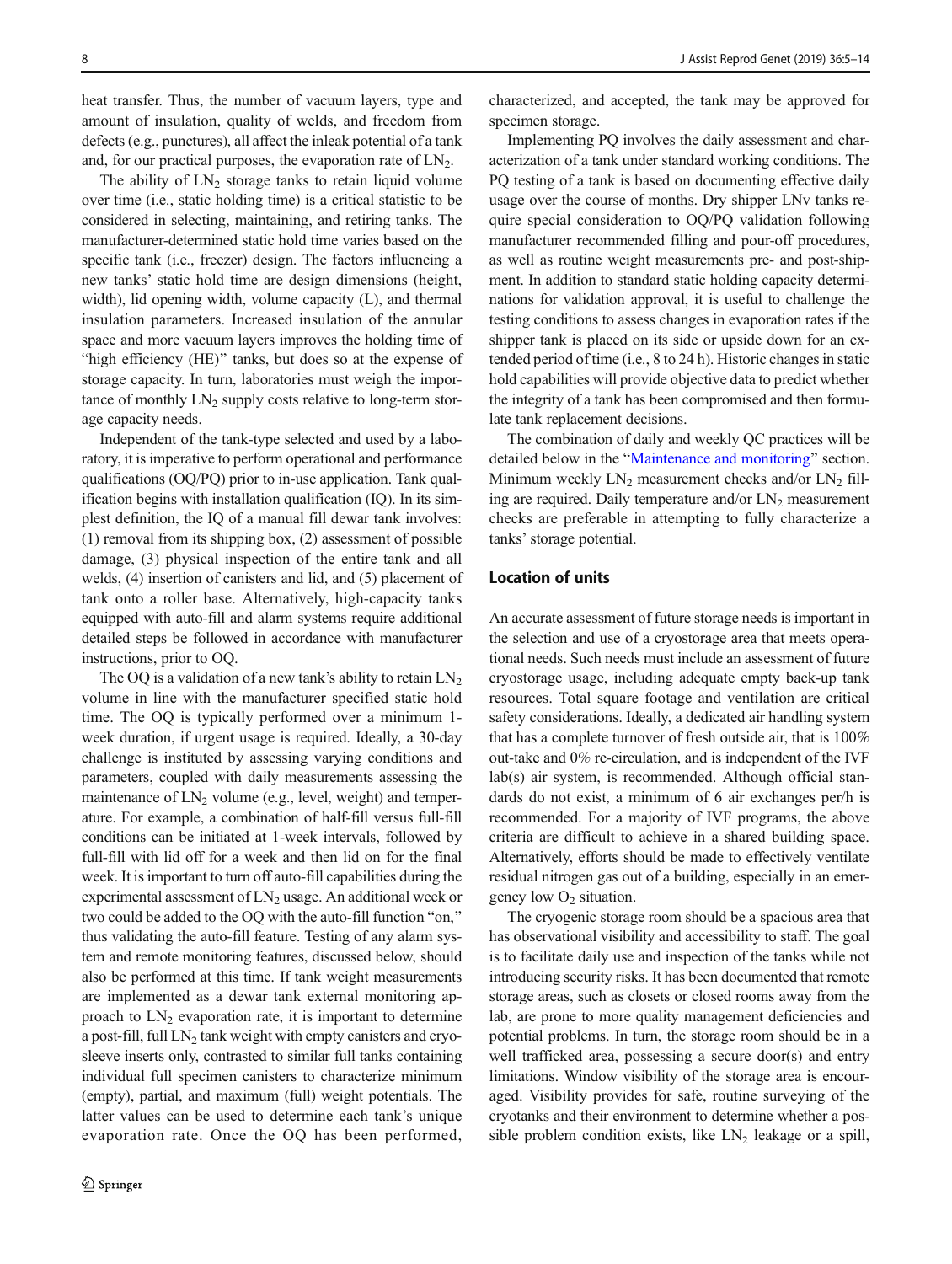<span id="page-4-0"></span>before entering. The installation of a remote camera system is also recommended for continuous surveillance of the cryogenic storage area, ensuring the safety of personnel in the storage area. The location of the cryostorage room should also have easy access to  $LN_2$  supply delivery and removal, preferably separate from primary patient access areas.

#### Emergency plan safeguards

No matter how reliable the cryotank deployed, assume that all tanks will fail at some point. For the larger bulk tank auto-fill systems, electronic components have a much shorter lifespan than a typical dewar tank. Therefore, manufacturer's recommendations for regular calibration, repair, and part replacement (e.g., solenoids and valves) should be strictly followed. Risk management plans should include one or more adequate active empty standby tank(s) as an emergency storage backup, of adequate capacity equal to a failed tank. The latter  $tank(s)$  must be  $LN<sub>2</sub>$  equilibrated, maintained, and regularly quality controlled per SOP. In the event of an emergency, a quick and safe transfer plan should be adopted, which may temporarily involve the rapid transfer of canisters to the center of other uncompromised tanks. The emergency plan should include an adequate  $LN_2$  supply reserve available on-site, and/ or mobile  $LN_2$  supply tanks available for emergency back-up.

Finally, deploy  $O_2$  sensor alarms in rooms where cryostorage tanks, supply tanks, and  $LN_2$  filling areas exist. Remote monitoring of  $O_2$  performs an additional safeguard to employees if an alarm notification is triggered by  $O_2$  levels dropping below a safe threshold, alerting individuals to potentially critical hypoxic, life-threatening conditions. All staff should evacuate premises if an actual alarm occurs and the lab director or supervisor immediately notified to survey the problem. Depending on the severity of the issue or if the problem persists, contact an emergency response unit (i.e., fire department, police) to assist with problem resolution. The availability and use of exhaust fans should be considered in an emergency response plan. A portable breathing unit may be kept outside the cryogenic storage area in case a staff member must enter to retrieve a collapsed team member from the cryogenic storage area. Safety of staff, followed by ventilation of the affected area by opening doors, windows, or activating exhaust fans, are the first priorities, followed by problem resolution until the emergency responders arrive.

### Maintenance and monitoring

#### Storage tank filling

All manual-fill  $LN_2$  storage tanks (i.e., standard low-capacity dewar tanks; < 60–L) should be filled at least weekly using appropriate safety precautions per SOP. The safety measures routinely used include wearing insulated thermal gloves and/or liners, protective eyewear, and other personal protective equipment (PPE). Measurements of tank  $LN<sub>2</sub>$  levels should be performed at least weekly, prior to all manual filling events. The purpose of these measurements is to assess the usage/ evaporation rate of each tank and determine whether the liquid levels are within acceptable range limits. In addition, personnel should routinely perform spot-check assessments, possibly measurements, that the  $LN<sub>2</sub>$  levels are above canister/sample device levels whenever a sample is removed from or placed into a tank.

The value of weekly measurements could be compromised under standard IVF lab cryogenic handling conditions when  $LN<sub>2</sub>$  is removed from dewar storage tanks for other lab purposes, such as to fill flasks or baths for cryopreservation procedures. Alternatively, the bulk supply source (e.g., 160-L tank) can be used for these purposes, but is inefficient due to increased vapor loss and time consumption.  $LN_2$  removal can be recorded on a daily log and the residual proportion returned estimated; however, over time the estimated amounts would be erroneous. To minimize recording errors, including failed QC entries, it is more accurate and less laborious in terms of QC paperwork to simply use the spare emergency back-up tank as an  $LN_2$  reservoir. This functional use of a back-up tank facilitates a more reliable weekly assessment of primary tank evaporation rates.

Assessing the evaporation rate of a tank, in conjunction with physical inspection of welds, seals, or other visual anomalies, as detailed below, is the best gauge of a tanks' integrity. Any tank experiencing out-of-range evaporation rates, unexplained by excessive daily usage, must be ear-marked for limited use and daily measurement monitoring performed for at least a week. If the tank remains out-of-range revealing abnormal evaporation rates, it should be retired immediately and its contents moved to the back-up reserve tank. A new tank should be purchased and OQ tested before placing into use.

In addition to a reserve storage tank, a secondary supply tank should always be maintained on-site and/or attached to a multi-port auto-fill supply manifold. Typically, IVF labs use 160- to 240-L supply tanks. Arrangements with the gas supply vendor should accommodate same-day and/or emergency deliveries, otherwise it is advisable to maintain a back-up supply tank(s) on-site. Under large cryostorage situations, if the property is suitable, the use of a large refillable  $LN_2$  silo supply tank (e.g., 1000 to 10,000–L) may be a safer, more practical, and cost-effective approach. Silo tanks can also be connected in series to supply  $LN_2$  into large cryostorage facilities. The low-pressure passage of  $LN<sub>2</sub>$  from supply to storage tanks over an appreciable distance (e.g., 10′ to 100′) is best accommodated in vacuum-jacketed stainless steel piping. The latter specialized piping comes in different sizes and styles including flexible hoses. Although it is expensive, the cost of  $LN<sub>2</sub>$ vapor loss to non-insulated hoses or piping must be factored into any budget.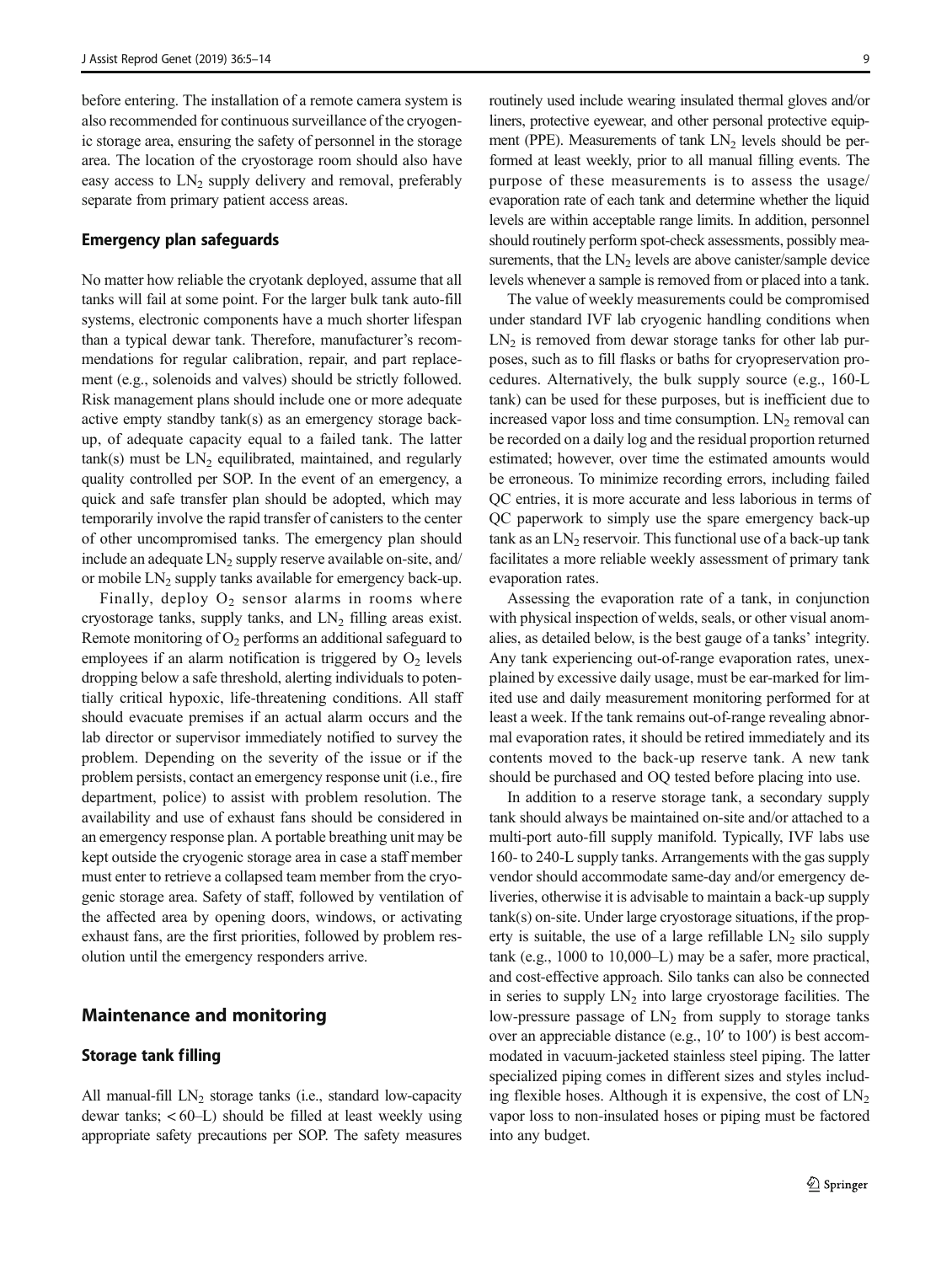The use of automatic filling systems has been predominately applied to high-capacity  $LN_2$  bulk tanks and LNv tanks. These on-off fill systems are triggered by  $LN<sub>2</sub>$  level sensors and use solenoids to activate the passage of  $LN<sub>2</sub>$  into the tanks through check valves. In turn, these auto-fill systems are susceptible to computer malfunction of the sensors and mechanical failure of solenoids and valves. Excessive icing and frosting of hose connections reveals problems warranting attention, as does the jack-hammering sound of a solenoid needing replacement. A routine equipment maintenance program that involves daily testing, frequent calibration, and periodic part replacement is critically important to stay ahead of unexpected failures. Test the auto-fill supply daily by opening the insulated lid and confirming an auto-fill response. Additionally, the manual override should be activated to conduct a fill test. As mentioned above, auto-fill tanks require a back-up  $LN_2$  supply at all times.

#### Manual tank monitoring and physical assessments

As we discussed above, manual measurements of  $LN<sub>2</sub>$  levels should be performed daily upon opening a tank in use or at least weekly prior to filling it. In addition, each tank and the component parts of the fill system must be visually inspected and physically touched daily to thoroughly inspect each tank. Bulk tanks encased by a decorative case are visually pleasing but less functional in terms of preventive maintenance practices. The physical inspection of a tank should involve a multifaceted inspection approach that follows the "LIFES" acronym. LIFES stands for the detection of the following:

- 1) Leakage—LN<sub>2</sub> escaping from hoses or a tank warrants immediate attention and resolution;
- 2) Ice—its presence on a tank, hose connection, valves, or electronic connection should never be ignored, and efforts should be made to determine the root cause of "icing";
- 3) Frost—its unusual presence on tank, hoses, and lids (i.e., all connections) warrants investigation;
- 4) Evaporation and other suspicious conditions considered odd or unusual, like condensation, should be recorded and further observed for possible resolution if the problem persists. Condensation can be detected as "sweating" outer surfaces of a tank and/or water pooling on the floor, which may indicate loss of tank vacuum pressure; and
- 5) Sounds—any odd/unusual sound (e.g., hissing, jack-hammering) should be identified and resolved.

Note that the neck region of aluminum  $LN_2$  dewar and  $LNv$ shipper tanks are particularly vulnerable to cracks in the welds that could compromise the vacuum. Therefore, close inspection of condensation, outer welds, and inner neck integrity, as possible, is vital to daily tank QC.

Any occurrence of the above possible events would then mandate the implementation of a "Corrective Action-Preventive Action" (CAPA) plan. The immediacy of the response is dependent on the severity of the impending problem. Overall, the daily physical inspection of storage tanks should focus on welds, especially around the neck, lid attachment, hoses, display panel, and all other connections. As part of the QM program, it is critically important to create a CAPA report to proactively address any potential problem(s) as part of standard QC practice. The previously discussed visual LIFES cues should never be ignored. These observations coupled with  $LN<sub>2</sub>$  level measurement trends and/or other remote monitoring measurements will provide invaluable information to help determine when to retire a storage tank and move all samples to a new qualified tank, and when to replace dry LNv tanks from routine shipment use.

#### Remote monitoring systems

The most common form of monitoring system for  $LN<sub>2</sub>$  storage tanks is temperature, both for dewar tanks and high-capacity tanks. Continuous monitoring of temperature is performed in association with a remote alarm system activated by out-ofrange measurements. Consistency of temperature sustainability below a threshold set-point (e.g.,  $-185$  °C,  $-180$  °C,  $-175$  °C) is an excellent QC/QA measure which documents tank stability; however, temperature measurements by themselves are a poor gauge of  $LN<sub>2</sub>$  levels, except at critically low levels requiring immediate action (i.e.,  $LN_2$  filling). Surprisingly low levels of  $LN<sub>2</sub>$ , in a tank with an intact vacuum, can maintain a supercool vapor environment which safely preserves samples; however, in very short order, perhaps < 24 h, safe temperature below -150 °C can rise to ambient temperatures once dry. The latter condition occurs much more rapidly in a tank whose vacuum has been compromised, which is accelerated in smaller capacity dewar tanks. Low level LNv tanks are particularly susceptible to catastrophic failure if a critical level of  $LN<sub>2</sub>$  is not maintained by its auto-fill system, as previously mentioned. Therefore, temperature monitoring alone is not considered a particularly effective gauge to avert a crisis.

To optimize the sensitivity of the temperature monitoring system, it is important to secure the probe high in the tank and a low sub-zero temperature set as the threshold (e.g., −185 °C). Although the latter setting will potentially increase your emergency response time, it will likely also increase the occurrence of false alarm responses, e.g., if a lid is removed too long and ambient air settles in over the vapor phase. Daily control temperature measurements should be recorded, and calibrations routinely performed when out-of-range greater than 2 consecutive days. Furthermore, routinely test the alarm systems, as discussed below.

A common alternative or secondary monitoring system should sense  $LN_2$  levels. In dewar tanks, these sensors are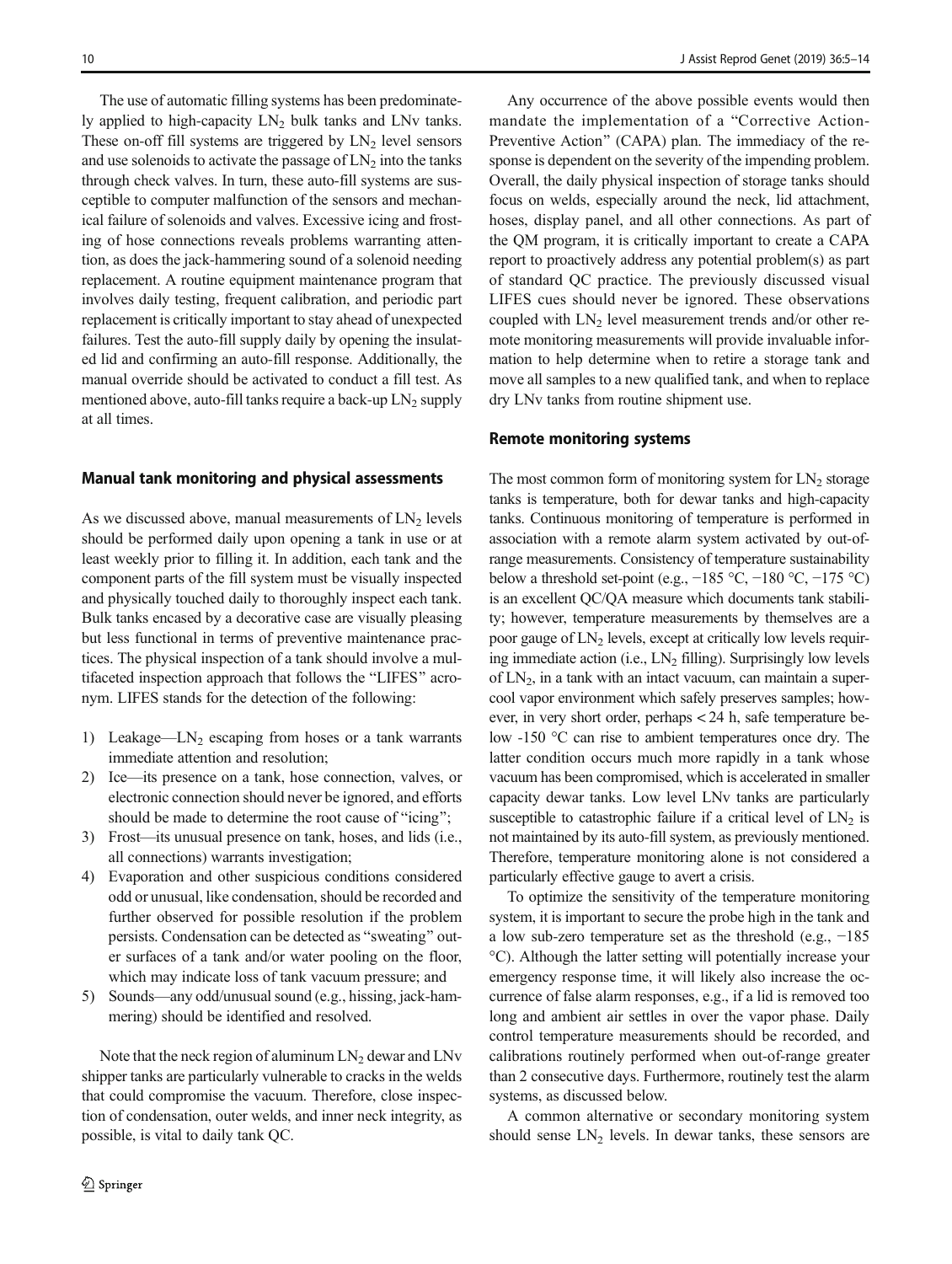typically a single central probe through the lid to alert users when liquid levels go below a predetermined level (e.g., top of canisters), indicating a need to refill. In bulk tanks, level sensors (e.g., float switches, ultrasonic device) are commonly used to activate and de-activate the auto-fill system to maintain a consistent  $LN_2$  level. Some level sensors (e.g., capacitive and ultrasonic) are now used to remotely measure changes in  $LN_2$  levels to evaluate tank evaporation rates.

The use of weight to determine  $LN<sub>2</sub>$  fill capacity has been a standard QM practice for LNv dry shipper tanks, typically by commercial third party cryogenic companies. Comparing preship and post-return weights are a routinely applied QC practice that provides valuable secondary information to the maintenance of sub-zero temperature logging for PQ determinations. Static  $LN_2$  holding capacity (max days) should be correlated to daily weight measurements and internal chamber temperature measurements. Applying the concept of weight measurements, or perhaps pressure sensors, to dewar tanks (20–73–L) could represent a practical, safe, and accurate way to externally monitor evaporation rates. Through properly conducted OQ testing (i.e., accounting for empty to full capacity canisters), it is possible to correlate fluid levels to changes in tank weight or pressure. In combination with a remote monitoring system, real-time evaporation rate determinations could be an invaluable resource for (1) anticipating tank failures and objectively justifying tank retirements and (2) sensing problems and optimizing response-time intervals under emergent conditions. This type of system would require semi-annual calibration of the weight scale(s). The scale itself could rest between the roller base and the tank or be adapted as its own independent roller base. This innovative system is currently under development, with the intent to remotely network to a continuous, cloud-based data recording/alarm system.

An additional source of valuable information is real-time and time-lapsed video documentation. The use of multiple wireless cameras around the cryogenic storage area creates a vital source of continuous data that can be viewed actively as well as used as a library resource. Real-time viewing can allow an individual to periodically audit daily activities, e.g., visualize digital control panels, and staff performing QC procedures, and perhaps more importantly to safely survey the area in the event of an emergency  $O_2$  alarm and/or  $LN_2$  spillage situation. Alternatively, reviewing saved video footage provides for precise determination and documentation when possible incidents occur. Therefore, video monitoring is a critical component to facilitate root cause assessments (RCA) in an optimized total quality management (TQM) plan [[17\]](#page-9-0).

#### Remote alarm systems

A telephone-based alarm call-out system (i.e., Sensaphone) has been effectively used in the IVF industry for decades in the monitoring of incubator function and to alert staff of lowlevel  $LN_2$  conditions. This is a wire-driven monitor/alarm system with physical space and phone line limitations. Typically, it has 4 "alert zones" that alarm sensors hard-wired to lab equipment. When an alarm activates the sensor attached to an alert zone, the specific piece of equipment causing the alarm is identified by the alert zone it is connected to. If more than four pieces of equipment need monitoring, multiple sensors can be connected to each alert zone. The group of equipment causing the alarm would be identified, instead of an individual piece of equipment, by the alert zone they were connected to. The latter daisy chain of sensors potentially slows emergency response time as the actual tank in distress still needs to be identified onsite.

Newer wireless monitoring/alarm-based units offer a more versatile solution with the ability to gather and store large amounts of data while delineating normal from abnormal conditions among individual tanks. In the event of an alarm, the Sensaphone, or other web-based information gathering QC applications, can automatically call preprogrammed telephone numbers in a directed order, e.g., IVF lab phone number, oncall phone number, and lab personnel phone numbers. These alarm notification systems, as well as the newer Wi-Fi and ecloud texting and email-linked systems, will continue to call and send messages in a set order until someone cancels the alarm either directly in the lab, or by communicating by phone or computer directly with the alarm system. The Sensaphone is a hard-wired system that has battery back-up, thus allowing it to function if the building loses power.

Although the wireless monitoring systems can also function during black-out conditions, their reliance on batteries makes them vulnerable to the strict adherence to a QM policy of battery replacement. Furthermore, wireless alarm systems are vulnerable to Internet disruptions. It is important to have a reliable, dedicated Wi-Fi connection or ensure notice is provided when IT personnel service shared computer systems potentially triggering false alarms/disabling the system temporarily. Test all alarm systems, particularly  $O_2$  monitoring of personnel safety, regularly (e.g., daily to weekly) as standard QC practice to ensure proper functioning. Additionally, the call-out system should be tested regularly (i.e., weekly, monthly) to confirm their effectiveness and personnel responsiveness. Such testing can help identify software issues and equipment faults. Also, routinely clear alarm logs to ensure that sufficient storage exists, whereas exceeding maximum storage space could stop current event recording.

#### Alarm response

Once the tanks alarms are connected and SOP is being followed for monitoring, filling, and regular alarm testing, laboratories are prepared to handle an emergency situation. If this occurs during the middle of the day, when IVF staff are present, the situation can be handled expediently: the source of the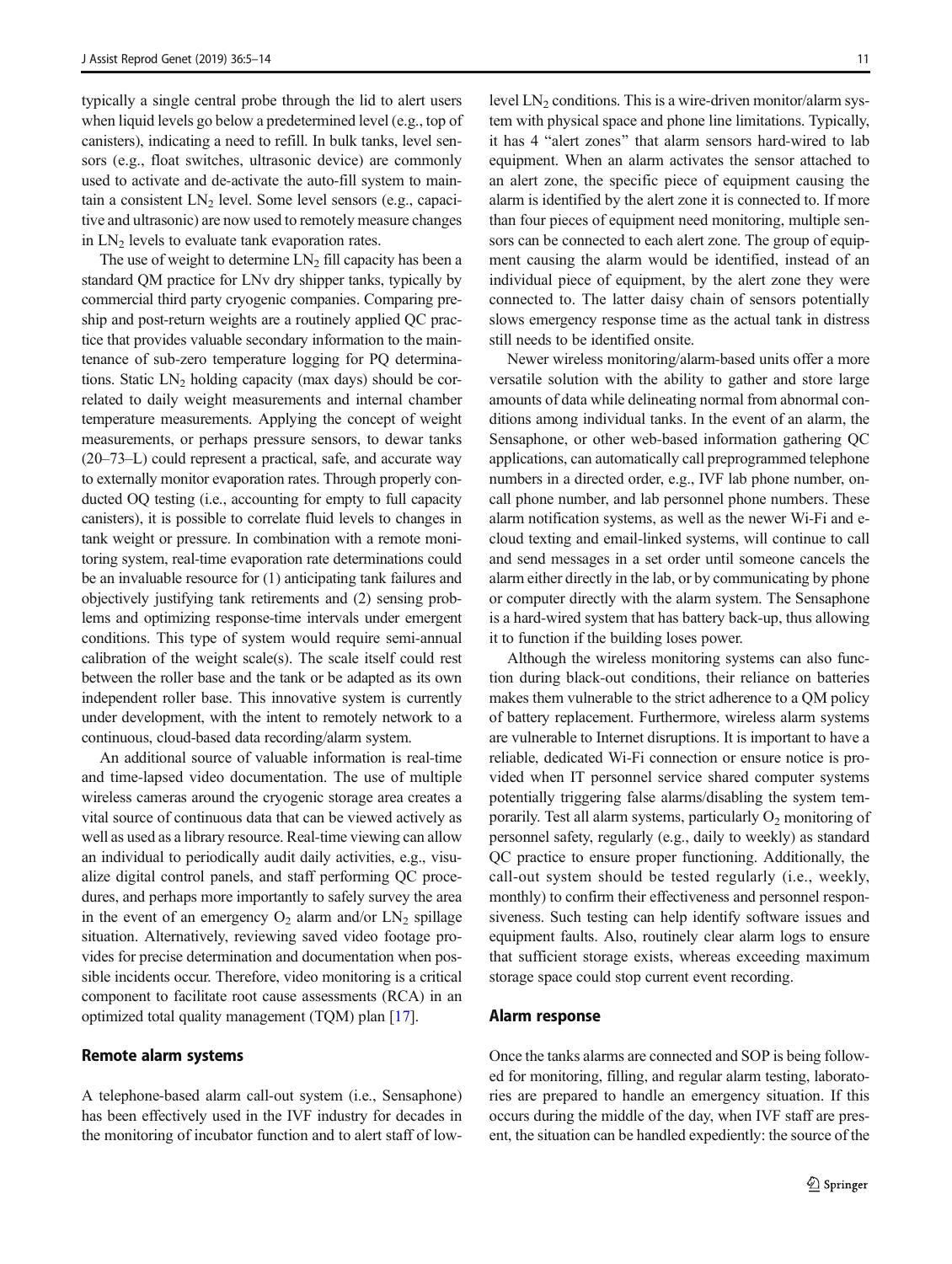alarm can be located and, if the tank in question is determined to be in failure, the frozen specimens can be moved to one of the fully-charged backup tanks. The failed tank is removed from service and an order is placed for a replacement tank. However, if the alarm is triggered at a time when IVF staff are not on-site, the situation becomes more critical. The alarm activates the automatic preprogrammed call system and, ideally, the responsible staff member on-call will respond to the alarm within 15 to 60 min, depending on how far they live from the laboratory. The situation is then handled similarly to the response to a daytime alarm. What if the embryologist oncall lives an hour away? By the time he or she reaches the lab, the frozen samples could be compromised. This is something that needs to be well thought out in advance of an actual emergency situation and included in the SOP. Often, call lists are prioritized by ranking individuals whom live closest to the laboratory. If some of the embryologists live a great distance from the lab, a plan should be developed to decrease their response time to the lab in case such an event occurs. For instance, the on-call embryologist could contact another embryologist or designated, trained individual who could respond more rapidly before their arrival.

Identifying the tank causing the alarm is imperative to optimizing response time. As mentioned earlier, multiple sensors connected to one "alert zone" on an older alarm monitoring system is potentially problematic. In the latter situation, each piece of equipment should be fitted with its own alarm that sounds and lights up for quick identification in an alarm situation.

#### Sample management and inventory

As part of standard cryopreservation procedures for the labeling and accessioning of gametes, embryos, and reproductive tissues, it is imperative to verify and witness all sample-labels prior to storage. As mentioned earlier, labels should possess two unique identifiers (e.g., patient name, cycle ID number), date of cryopreservation, and sample description (e.g., embryo number, stage, quantity if  $> 1$ ). In the accessioning of samples, the information should be accurately recorded by at least two separate methods, e.g., written forms, log books, and electronic files input. The storage location must be identified and recorded, indicating the sample ID (i.e., cane, visotube, or box) and its location (i.e., tank number, canister number, level).

A reliable inventory is based on an accurate recording of cryostorage location for each sample cryopreserved. Regular thawing events performed in an IVF laboratory provides an excellent source of spot check verifications when organized as a QC/QA process. Furthermore, confirmation of sample locations relative to the routine process of discarding patient consented samples is another valuable spot check inventory resource that should be integrated into a QM plan. In addition to maintaining a daily QC log of sample disposition relative to their accuracy of location, random sampling (ID verification)

of a given number of samples on a regular basis (monthly, quarterly) is a reassuring QC step in a comprehensive QM plan. The latter verification procedure is less desirable to thawing /discarding procedures, as it may unnecessarily expose viable samples to brief but possible changes in temperature. Perform all verifications in tandem with a witnessing staff member. Any sample confirmed to have been misidentified or incorrectly located warrants a CAPA report. The latter situation, especially if replicated, may mandate the implementation of a complete inventory check.

Complete inventory verifications can be extremely time consuming and is one of the most labor-intensive laboratory QC processes. The complete process requires a preliminary organization of records to be verified by tank, and a QC measure implemented by at least two staff members participating in a "call out" confirmation QA process of sample ID, location and number of straws, vials, or cryo-devices present. An effective way of managing such a task is the performance of a "rolling inventory" of tanks. This involves surveying the entire contents of one or more tanks on a monthly basis, as to not overwhelm staff time over a block of time. Rolling inventories on a monthly or quarterly basis are an alternative to a labor intensive annual inventory. Evaluation of the risk-benefits of performing complete or partial inventories must be seriously assessed, especially in regard to open vitrification devices. An efficient "spot check" inventory QM practice, assuring 100% accuracy on a monthly basis, is a far more cost-effective approach to verify the cryo-inventory overtime.

## Other system management practices and control considerations

In essence, the general QM plans instituted by all IVF laboratories must be equally comprehensive regarding cryostorage risk management and more so. As we have all been reminded of in this past year, the failure of cryogenic equipment, can have catastrophic outcomes to a patients' and business' well-being. Strict preventive maintenance of equipment and comprehensive SOP's, as alluded to in this paper, are vital to the TQM of cryogenic storage. Boredom and staff complacency in the implementation of mundane daily QC steps can eventually result in serious repercussions. Therefore, cross-checking staff performance of QC events, as well as periodic audits, both external and internal, should be performed as part of the TQM plan. This will no doubt demand more time and labor, including weekends, to ART laboratory staff which in many cases is already stretched thin due to the increasing procedural demands of blastocyst biopsy and vitrification-all cycles. Physicians and executive officers must be willing to support staff resources to optimize implementation of the QM plan.

As mentioned earlier, and as recent events have proven, all tanks will fail at some point. As one survey has shown, up to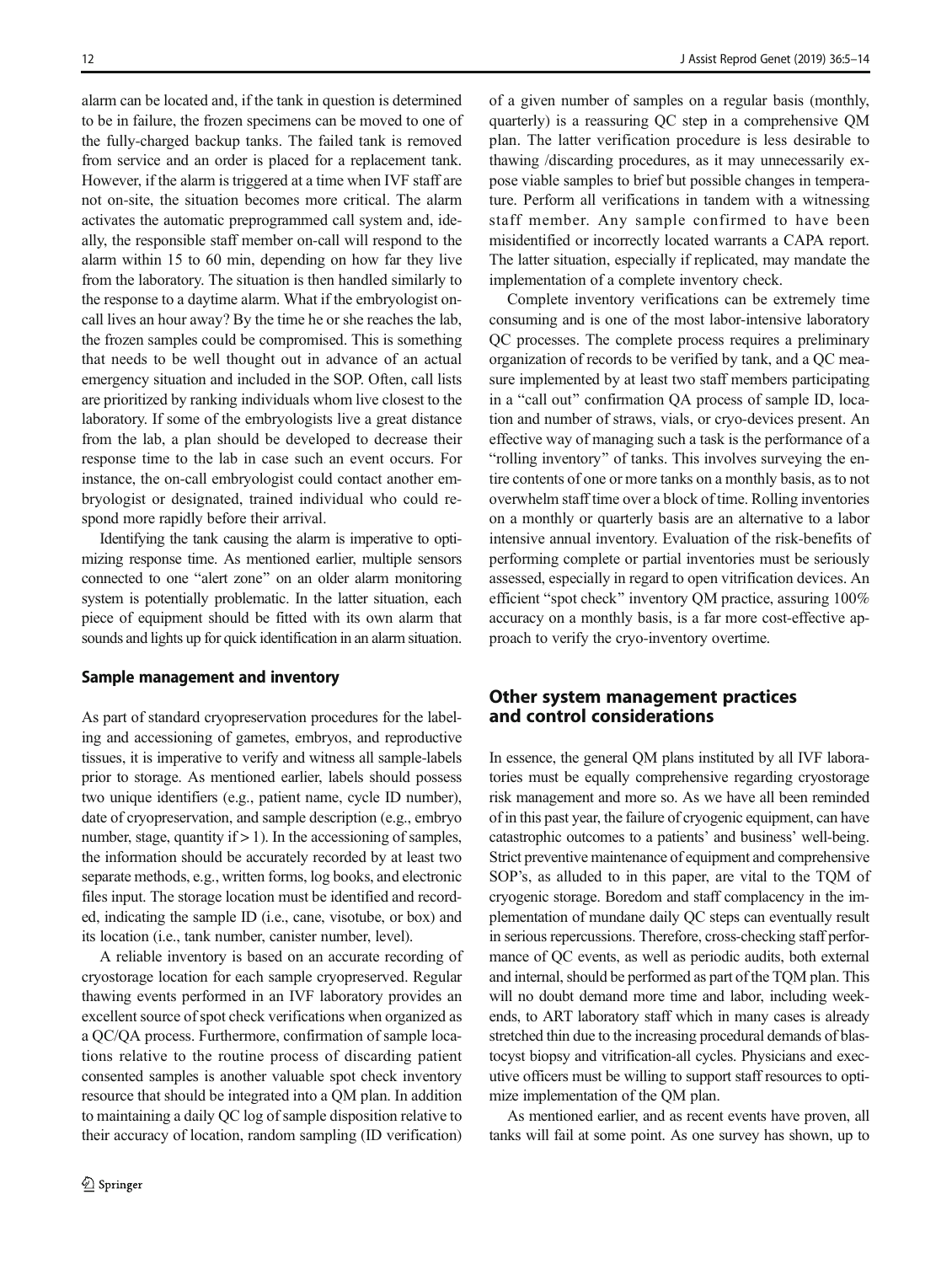<span id="page-8-0"></span>11% of industry participants experienced some form of tank failure [3]. A more recent webinar viewed by over 100 participants revealed that 24 of 63 (38%), 11 of 67 (16%), and 5 of 61 (8%) of the respondents experienced a failed LNv dry shipper, manual fill dewar tank, or auto-fill bulk tank, respectively. Overall, 33 of 65 (51%) pollsters experienced a tank failure, of which 15 of 33 (45%; 23% overall) suffered patient sample loss [\[18](#page-9-0)]. Although the webinar poll may represent a biased subsampling of pollsters, it confirms that  $LN<sub>2</sub>$  tanks can and will fail. Considering that 55% of the "failed tanks" occurred without significant specimen loss, it further verifies the importance of emergency plans that include a SOP and performing practice drills. In conjunction with staff preparedness, employee safety and training are an integral part of handling emergency situations that could involve life-threatening hypoxic conditions. To optimize the protection of human resources and patients' cryopreserved materials, system redundancy planning is essential. Finally, in response to alarms and unusual conditions, an organizational hierarchy of responsible individuals must be established, understood, and tested periodically.

## Summary

In light of recently publicized storage failures, inspections conducted by regulatory organizations (FDA, State Tissue Banking, CLIA) and laboratory accrediting bodies (AATB, CAP, JCAHO, TJC) will no doubt display a heightened interest in a facilities cryostorage QM plan. With an emphasis on risk assessment of tank failures, remote monitoring and alarm systems will become necessary in the continuous assessment of tank functionality. Failures can occur when alarms are "turned-off" and a critical issue is ignored. It is more likely that alarm systems and tanks do not fail, but complacency can result in failure. Therefore, it is essential to act and resolve repetitive signals of an impending problem by implementing a CAPA plan.

Although not an absolute regulatory requirement, if strict daily QC/QA tank management practices are adhered to, they do offer irreplaceable documentation in the event a tank failure. The daily physical inspection of tanks can provide insights into symptoms of possible problems with vacuum seals or faulty equipment. Any tank confirmed to have a potential problem must undergo re-validation testing, and have its samples potentially transferred to a back-up unit. If a comprehensive QM plan is established but not routinely followed and strictly applied, then the laboratory may have increased liability if a tank fails. The human element is the greatest risk to a biorepository's QM system, requiring the application of secondary and tertiary QC measures.

Over the past two decades, embryologists have set out to improve QC practices and technologies in the IVF lab to enhance embryo development, selection, preservation, and implantation. Meanwhile, many have been maintaining the status

quo regarding their cryostorage management. With aging cryogenic storage equipment and a growing frozen inventory, the time has come for the IVF industry to prioritize cryogenic risk assessments. We can learn from the TQM measures applied by commercial cryobanks and begin to innovate how we anticipate and respond to impending failure to prevent catastrophic losses and liability problems within the ART laboratory. Recent events have given the industry a wake-up call to seriously think about and actively improve cryogenic QM practices.

Acknowledgments M. Schiewe wishes to acknowledge Dr. Charles Sims, MD, co-founder of California Cryobank, as a mentor in Cryobanking. He stressed the importance of quality and cryogenic systems management, and impressed upon me its need in ART Labs. Equally important, he taught me about the humanity and responsibility behind providing a freeze preservation service.

## Compliance with ethical standards

Conflict of interest The authors of this paper have no commercial conflict of interest to disclose pertaining to the subject matter. Dr. Schiewe serves as a Scientific & Technical Advisor to the California Cryobank Life Sciences. Dr. VerMilyea is a Scientific Advisor to Irvine Scientific.

Open Access This article is distributed under the terms of the Creative Commons Attribution 4.0 International License (http:// creativecommons.org/licenses/by/4.0/), which permits unrestricted use, distribution, and reproduction in any medium, provided you give appropriate credit to the original author(s) and the source, provide a link to the Creative Commons license, and indicate if changes were made.

## References

- 1. Pomeroy K. Liquid nitrogen storage tank failure: Can we improve the current system? Fertil Steril. 2018; retrieved from [https://www.](https://www.fertstertdialog.com) [fertstertdialog.com.](https://www.fertstertdialog.com)
- 2. Alikani M. Cryostorage of human gametes and embryos: a reckoning. Reprod BioMed Online. 2018;37:1–3.
- 3. Tomlinson M, Morroll D. Risks associated with cryopreservation: a survey of assisted conception units in the UK and Ireland. Hum Fertil (Camb). 2008;11:33–42.
- 4. ASRM Ethics Committee. Disposition of abandoned embryos: a committee opinion. Fertil Steril. 2013;99:1848–9.
- 5. Tomlinson M, Sakkas D. Is a review of standard procedures for cryopreservation needed?: safe and effective cryopreservationshould sperm banks and fertility centres move toward storage in nitrogen vapour? Hum Reprod. 2000;15:2460–3.
- 6. Punyatanasakchai P, Sophonsritsuk A, Weerakiet S, Wansumrit S, Chompurat D. Comparison of cryopreserved human sperm in vapor and liquid phases of liquid nitrogen: effect on motility parameters, morphology and sperm function. Fertil Steril. 2008;90:1978–82.
- 7. Bielanski A, Vatja G. Risk of contamination of germplasm during cryopreservation of cryobanking in IVF units. Hum Reprod. 2009;24:2457–67.
- 8. Cobo A, Romero JL, Perez S, et al. Storage of human oocytes in vapor phase of nitrogen. Fertil Steril. 2010;94:1903–7.
- 9. Cobo A, Garrido N, Pellicer A, Romero JL. Six years' experience in ovum donation using vitrified oocytes: report of cumulative outcomes, impact of storage time, and development of a predictive model for oocyte survival rate. Fertil Steril. 2015;104:1426–34.